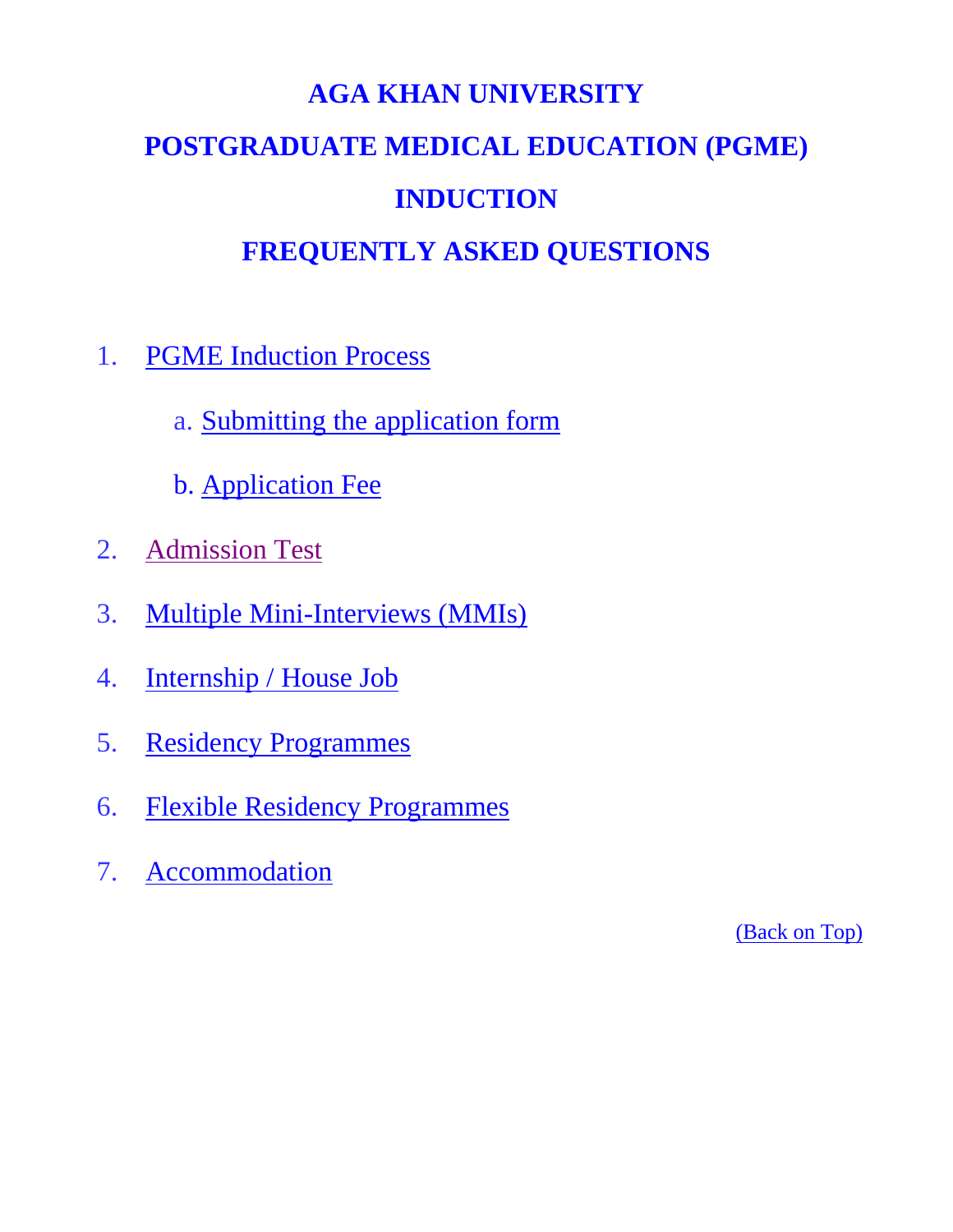### PGME Induction Process

- <span id="page-1-0"></span>Q. How many Postgraduate Medical Education programmes does AKU offer?
- A. Currently, AKU offers 70 programmes as follows:
	- 1. Internship Programme (House Job) 01
	- 2. Residency (FCPS Training) 34
	- 3. Fellowship (Sub Specialisation) 35
- Q. How and when does the induction process start?
- A. The induction process is an annual activity which spans over six to seven months. For the academic year 2021, it will start in July 2020 with an advertisement in selected national newspapers. Please click [here](https://www.aku.edu/mcpk/pgme/Pages/timelines.aspx) to view the timelines. The process concludes in December. All programmes commence from 1<sup>st</sup> January of the following year.

<span id="page-1-1"></span>**PLEASE NOTE:** The induction process for 2020 has been initiated with the understanding that **start date for programmes might be delayed, depending upon the pandemic situation.**

- Q. What is the process of accessing the application form?
- A. The on-line application form will be available after admissions are announced through an advertisement. Candidates have access to the application form by clicking on "Apply Now" on the web page of relevant programme. Candidates must first register themselves by defining username and password. Application form for programmes offered will be displayed after registration. Candidate may partially fill the form and save online and resume filling out the form using login credentials.
- Q. How many programmes can I apply for?
- A. Each candidate can apply for only one programme hence only one application form can be submitted.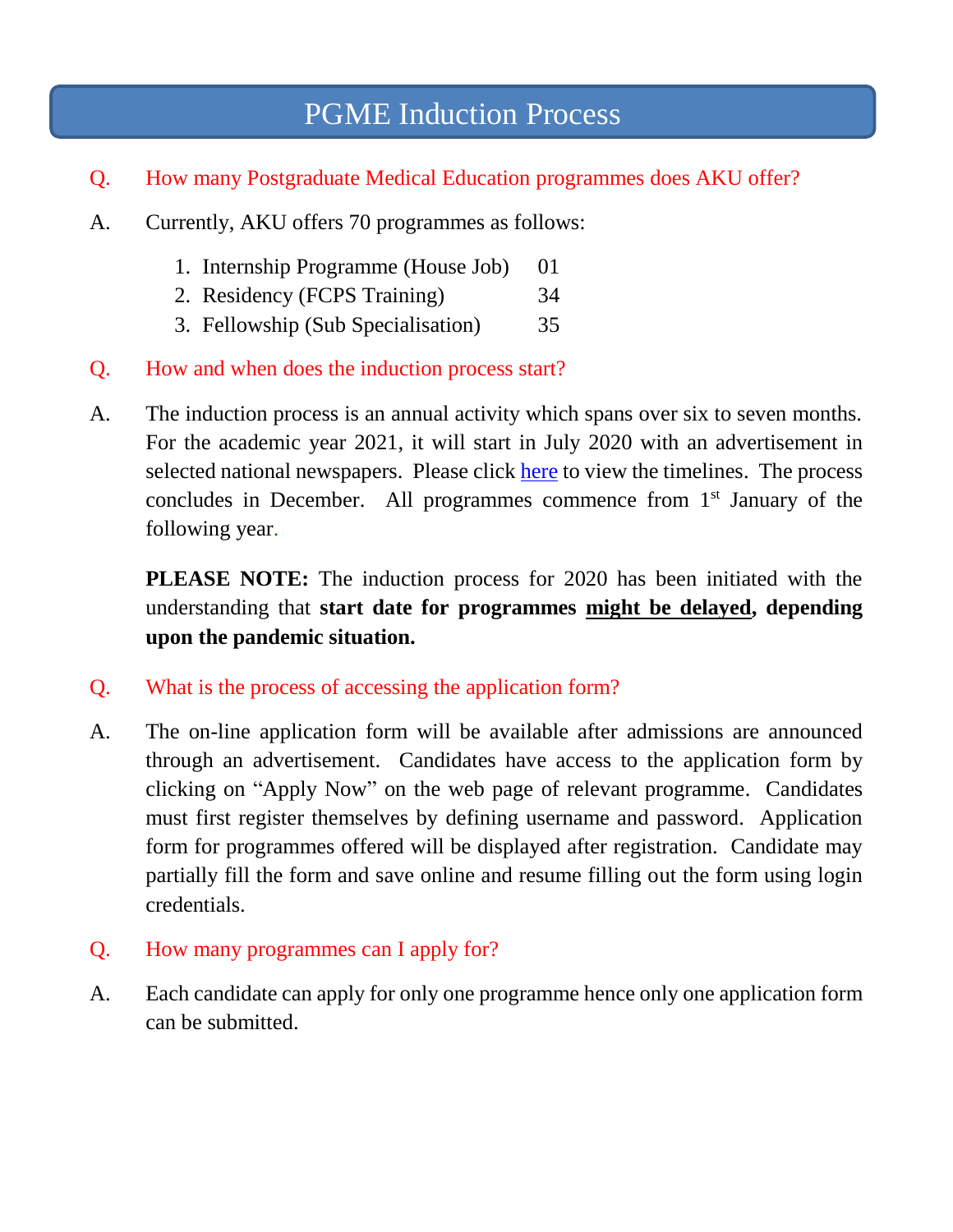#### Q. What is the procedure to submit the on-line application form?

- A. Candidates are required to fill the on-line application form and upload necessary documents duly attested. The drop down list of required documents will appear on the screen while filling the online application form. DO NOT FORGET to upload proof of fee payment. Please [Click here](#page-3-0) for information about application fee. Once the form is filled and submitted, candidates will receive an acknowledgement email and a copy of the submitted application (PDF version). This is for your records only.
- Q. What documents do I need to attach with the application form?
- A. The check list provides you the details of the documents you need to submit. Additionally, when filling the online application form on the documents upload page, the drop down list of required documents will appear on the screen. Please make sure you upload as required; including the proof of fee payment.
- Q. Is the induction process different for interns, residents and fellows?
- A. Yes, the process may vary for different programmes. **There will be no written admission test for applicants of fellowship programmes.**
- Q. How and when will I get the Admit Card?
- A. You will receive a copy of your admit card on your portal and email. If you do not receive this a week before the date of the Admission test, please contact the Registrar Office at 34864410 / 34864412. Candidates are required to bring the printout of the Admit Card at the Test Centre.
- Q. I am awaiting some of the documents and cannot provide with the application form? What should I do?
- A. The documents that remain pending at the time of online application submission must be submitted by Monday, December 14, 2020, if selected into the programme.
- Q. What is the tuition fee structure to pursue postgraduate training at Aga Khan University?
- A. Candidates joining the postgraduate training programmes are paid a stipend. There is no tuition fee. Candidates only pay a one-time application fee when submitting an application.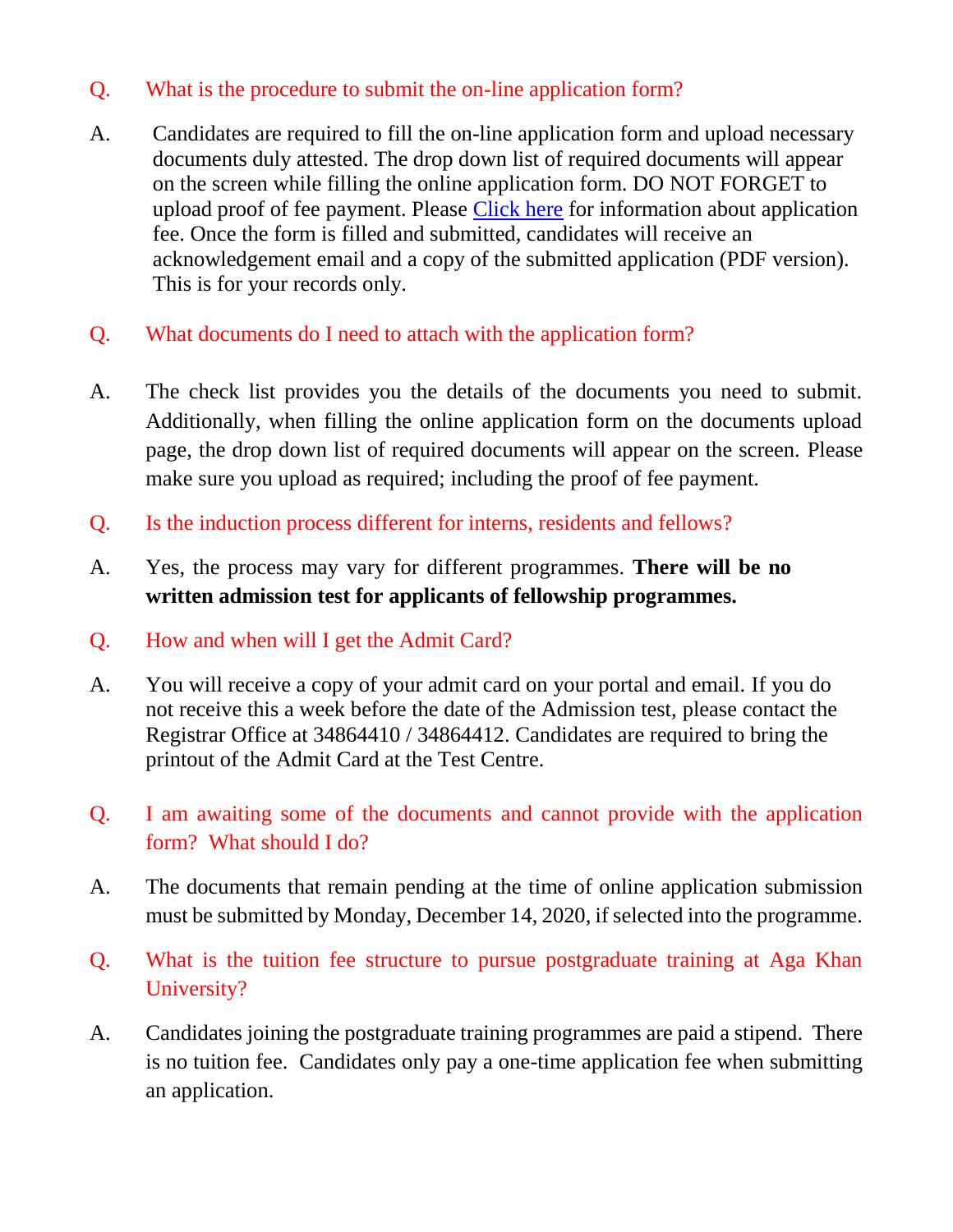#### Q. How can I pay the application fee?

- <span id="page-3-0"></span>A. The process of paying (non-refundable) application fee can be viewed by clicking the link<https://www.aku.edu/mcpk/Documents/PGME-Mode-of-Payment.pdf>
- Q. What is the process of submitting applications and documents?
- A. Application are to be submitted online and all scanned original documents must be uploaded with the application. Please upload all documents individually as separate files. If shortlisted, hard copies of all the uploaded documents and the application form received in your email account must be submitted through a reliable courier services at the address mentioned below:

The Admissions Office (PGME Programmes) Aga Khan University Stadium Road Karachi 74800 - Pakistan

In addition: candidates who are shortlisted for interview, will be expected to bring original documents at the time of interview.

#### **Only shortlisted candidates shall be contacted for further processing.**

- Q. Are there any additional requirements for fellows when they come for interview?
- A. Fellows are expected to upload their research publications /Abstract if any at the time of submitting application and are expected to bring hard copy of the research publication or abstract at the time of interview.

#### **Only shortlisted candidates shall be contacted for further processing.**

- Q. What are the salary packages for postgraduate trainees?
- A. Information on salary and fringe benefits can be obtained from the general information by clicking [here](https://www.aku.edu/mcpk/fellowship/Pages/benefits.aspx)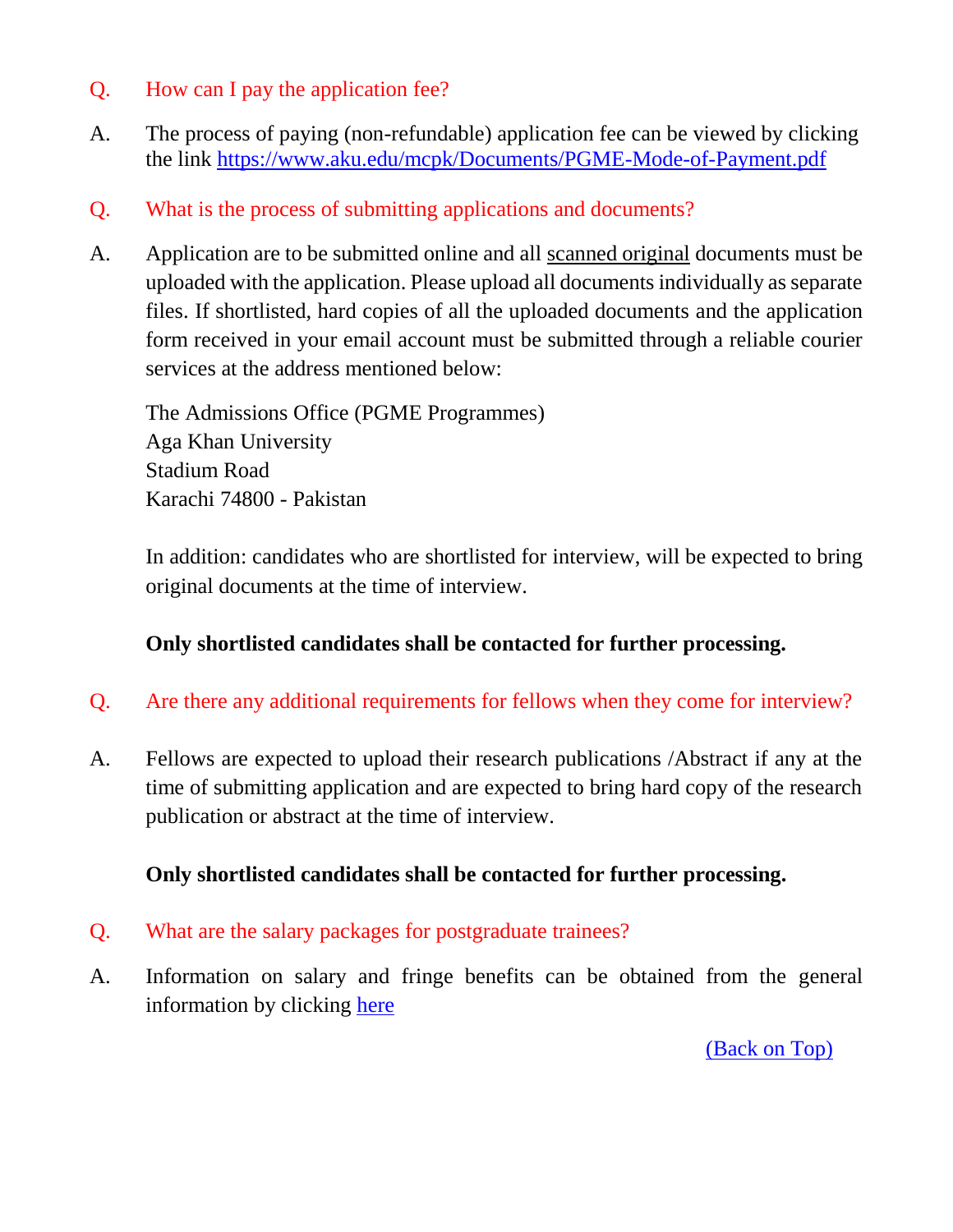### Admission Test

#### <span id="page-4-0"></span>Q. What is the objective of the Admission Test?

- A. The Admission Test for all our programmes provides for a uniform measure and tool of assessment to gauge the knowledge base of candidates applying to the relevant programmes. There is an English language component to check language competency.
- Q. Who are exempted from writing the Admission Test?
- A. Internship: Only those AKU graduates who have completed their MBBS programme in 2018 or 2019 or 2020 will be exempted from writing the AKU Internship Admission Test. This facility may be availed once only. AKU graduates having completed their MBBS prior to 2018 although eligible to apply, are required to write the relevant AKU Admission test and attend interviews.

Residency: Candidates having completed their one-year Internship programme with good standing from Aga Khan University in December 2018 or 2019 are exempted from writing the AKU Admission Test. This facility may be availed only once. However they will have to sit for interviews. Applicants completing one-year Internship from AKU prior to December 2018 while eligible to apply are required to write the relevant AKU Residency test and appear for interviews.

- Q. What types of questions are included in the test?
- A. The scenario-based multiple choice questions mostly cover clinical subjects.
- Q. Do you have any prescribed book(s) to prepare for the test?
- A. No, there are no prescribed books to prepare for the test.
- Q. Can I change my discipline? What is the procedure?
- A. Candidates are encouraged to ensure they meet the relevant eligibility requirements and seek all possible advice before choosing a discipline.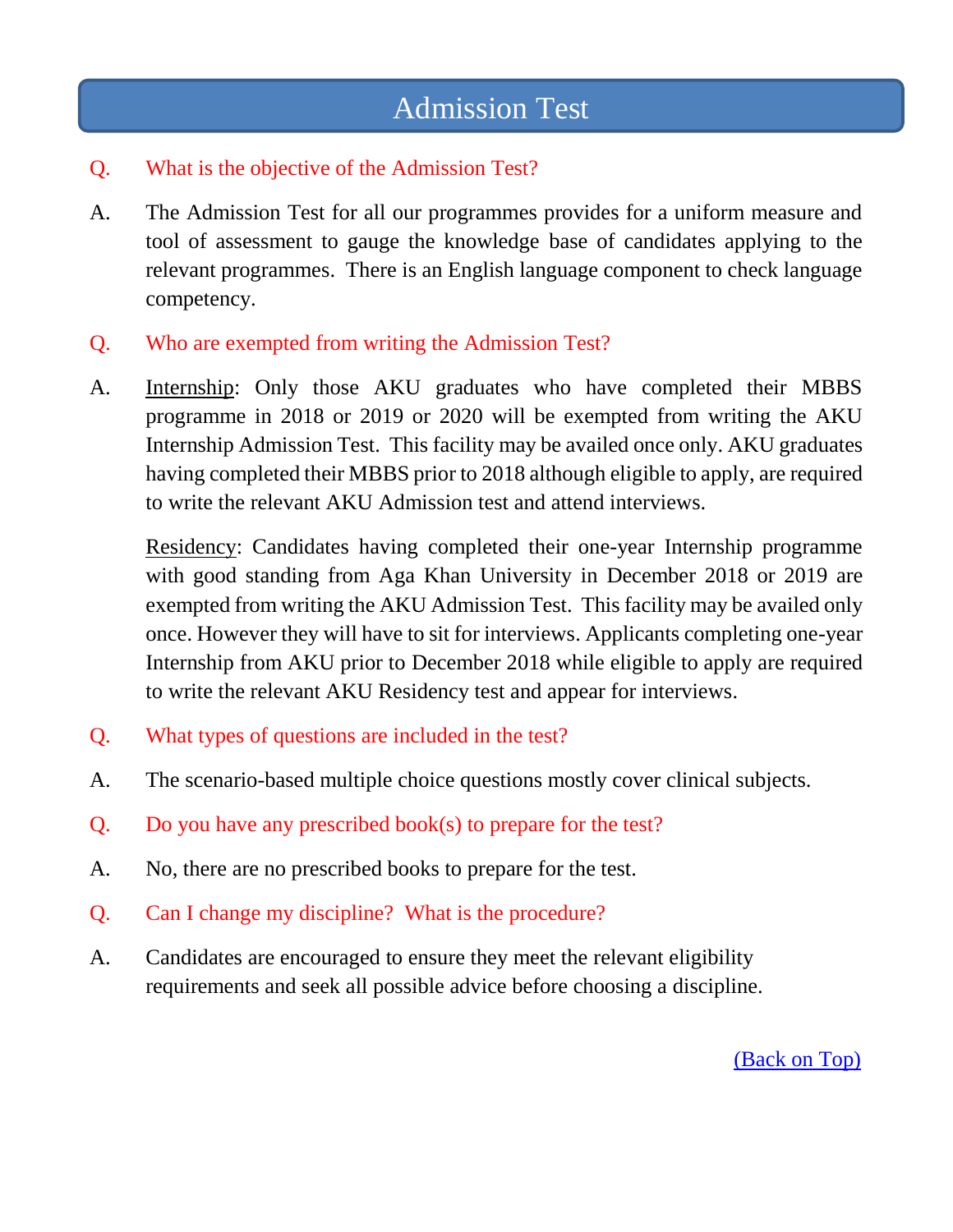Once an application is submitted, and a candidate wishes to change the discipline, an email, stating candidate's full name, registration number, discipline applied and change requested, should be sent to  $p$ gme.admissions @aku.edu. This email should be received by August 31, 2020.

#### **The change of discipline will only be allowed once.**

- Q. Can I change my Test Centre? What is the procedure?
- A. Yes, you may change the Test Centre; **once only.**

To change the Centre, the candidate must send an email by August 31, 2020 to [pgme.admissions@aku.edu](mailto:pgme.admissions@aku.edu) mentioning his/her full name, registration number, discipline applied, Test Centre opted initially and change requested.

- Q. What do I need to bring at the Test Centre?
- A. You will be required to bring the following to the Test Centre:
	- 1. Printout of the Admit Card
	- 2. Original CNIC or Passport or College ID card or Enrollment Card

Please do not bring the following:

- 1. Stationery (this will be provided to you at the Centre)
- 2. Jewelry, Calculators, cameras, mobile phones or any other electronic device

### Multiple Mini-Interviews (MMIs)

- <span id="page-5-0"></span>Q. What are Multiple Mini-Interviews (MMIs)?
- A. MMI consists of multiple interactions of shorter duration (like OSCE), testing interpersonal and clinical skills to evaluate the candidate as a safe doctor on the ward. Each interaction looks at one aspect of the skills required for Internship. There is one interviewer on each station, where each candidate performs the same task and goes through the similar set of questions. This gives a fair chance to each candidate to show their ability in a non-threatening standardized environment.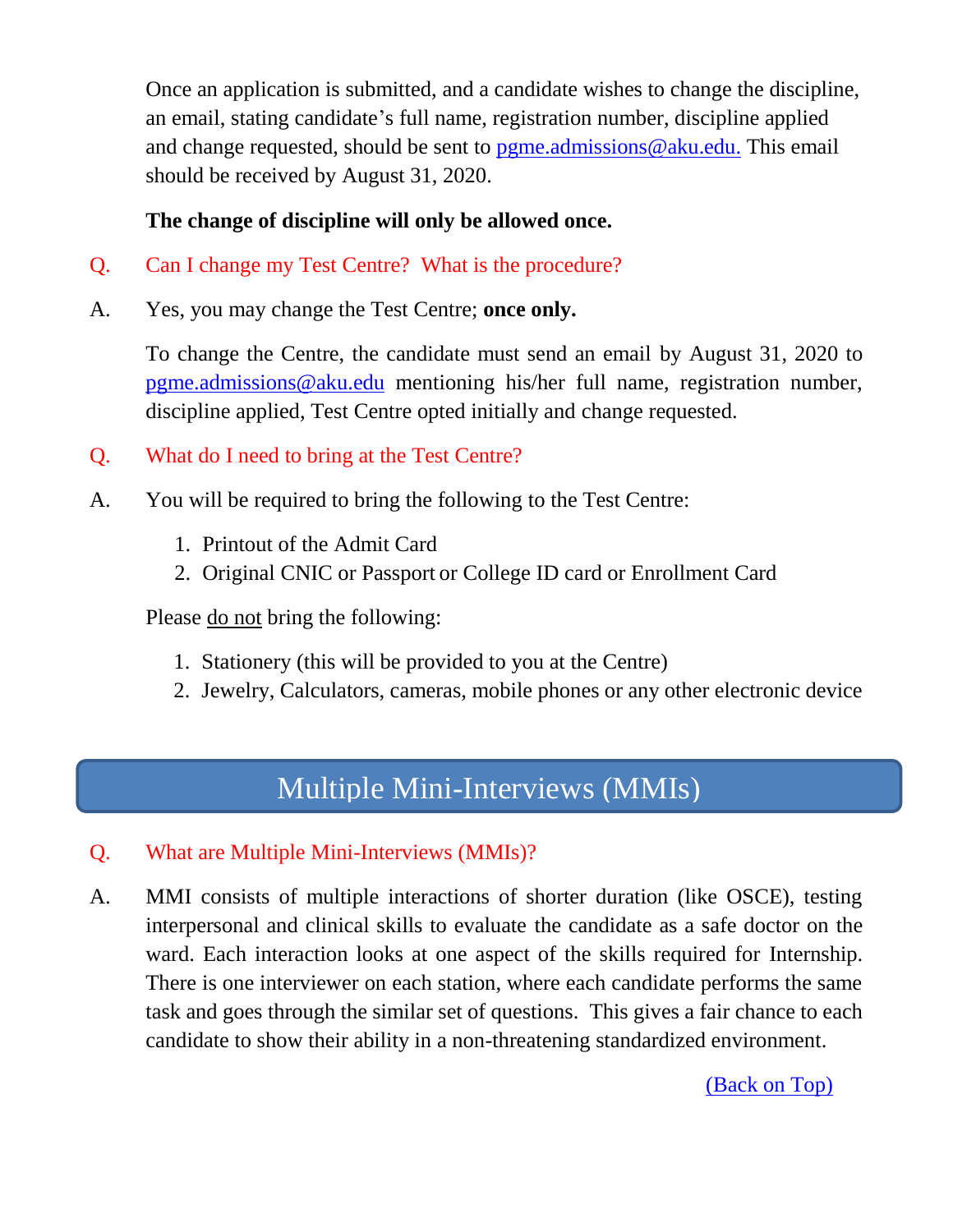#### Q. Who can appear for MMIs?

- A. MMIs are only for short-listed candidates of Internship as well as Paediatrics and Child Health Residency Programme. These are not conducted for any other Residency and Fellowship positions.
- Q. Will the scores of MMIs count in the final selection?
- A. Yes.

### Internship / House Job

- <span id="page-6-0"></span>Q. Who can apply for Internship?
- A. ONLY medical graduates who have completed their MBBS are eligible to apply. Graduates of other disciplines (B.Sc.; M.Sc.; B.Pharm; D.Pharm, etc.) are not eligible to apply.
- Q. Do you offer Internship for BDS graduates?
- A. No.
- Q. What is the difference between Internship and House Job?
- A. Basically, there is no difference between Internship and House Job, as certificates of both tracks are acceptable by Pakistan Medical & Dental Council (PM&DC) for permanent license as well as College of Physicians and Surgeons Pakistan (CPSP) for appearing in FCPS Part 1 examination.

Candidates joining the Internship programme from the date it starts are offered Internships; candidates joining the programme from 1<sup>st</sup> February are offered House Jobs.

Interns after completing the programme (i.e. 365 days contract) are entitled to march in the academic procession at the PGME Graduation Ceremony and receive the completion certificate.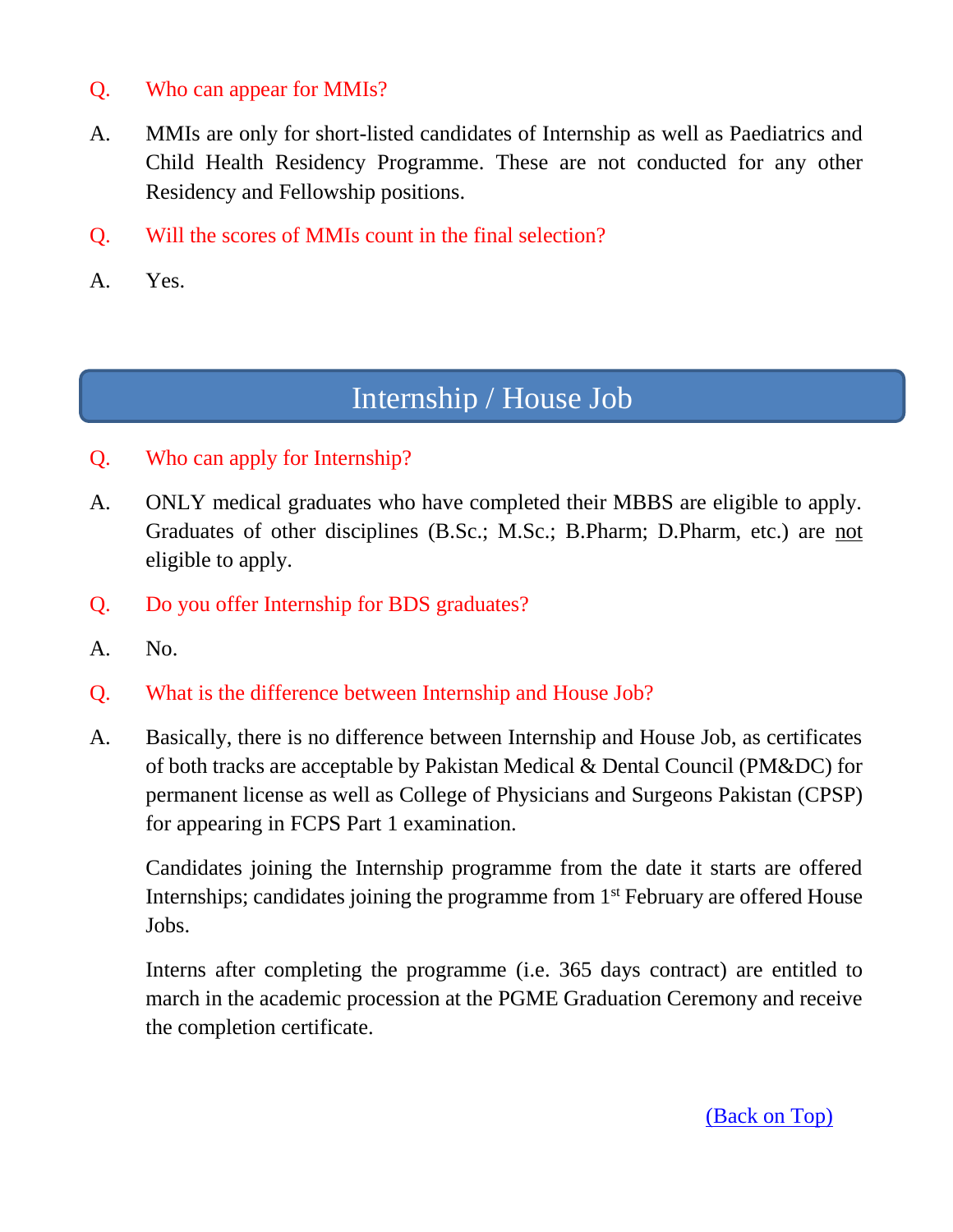Interns are also exempted from writing the admission test, should they wish to pursue their Residency training at AKU provided they have a good standing record during their Internship and fulfill the eligibility criteria for applying to the discipline of choice. House Officers are not entitled to these privileges. They are awarded a completion certificate on the University letterhead which is acceptable to both PM&DC and CPSP.

- Q. What are the requirements to apply for Internship?
- A. Eligibility criteria to apply for Internship include:
	- 1. MBBS or equivalent degree from an institution recognised by PM&DC with minimum score of 55% and above or equivalent.
	- 2. One-year temporary license from PM&DC
- Q. What documents do I need to submit to apply for Internship?

Candidates are required to upload scanned original copies of the following documents. Please upload all documents individually and not as one pdf file (file size should not exceed 1MB): **No hard copies of documents are to be sent to Registrar Office or PGME Office.**

- a. Scanned copies of original mark sheets of professional examinations of Year1, Year2, Year3 and Year4 (optional). **When entering marks for MBBS, candidates are required to enter MBBS marks of all four professionals (4th optional). Please choose GPA or PERC (%age) option from the search options to enter the marks.**
- b. Scanned copy of original provisional PMDC license (if available).
- c. Scanned copy of original CNIC / NICOP / Passport (page 1&2).
- c. Recent passport size coloured photograph showing clear full face and current appearance.

(No selfie or party photo)

e. Proof of payment receipt of application fee.

Documents not provided at the time of submitting the online application form should be submitted by Monday, December 14, 2020 to the HR Office, if selected into the programme.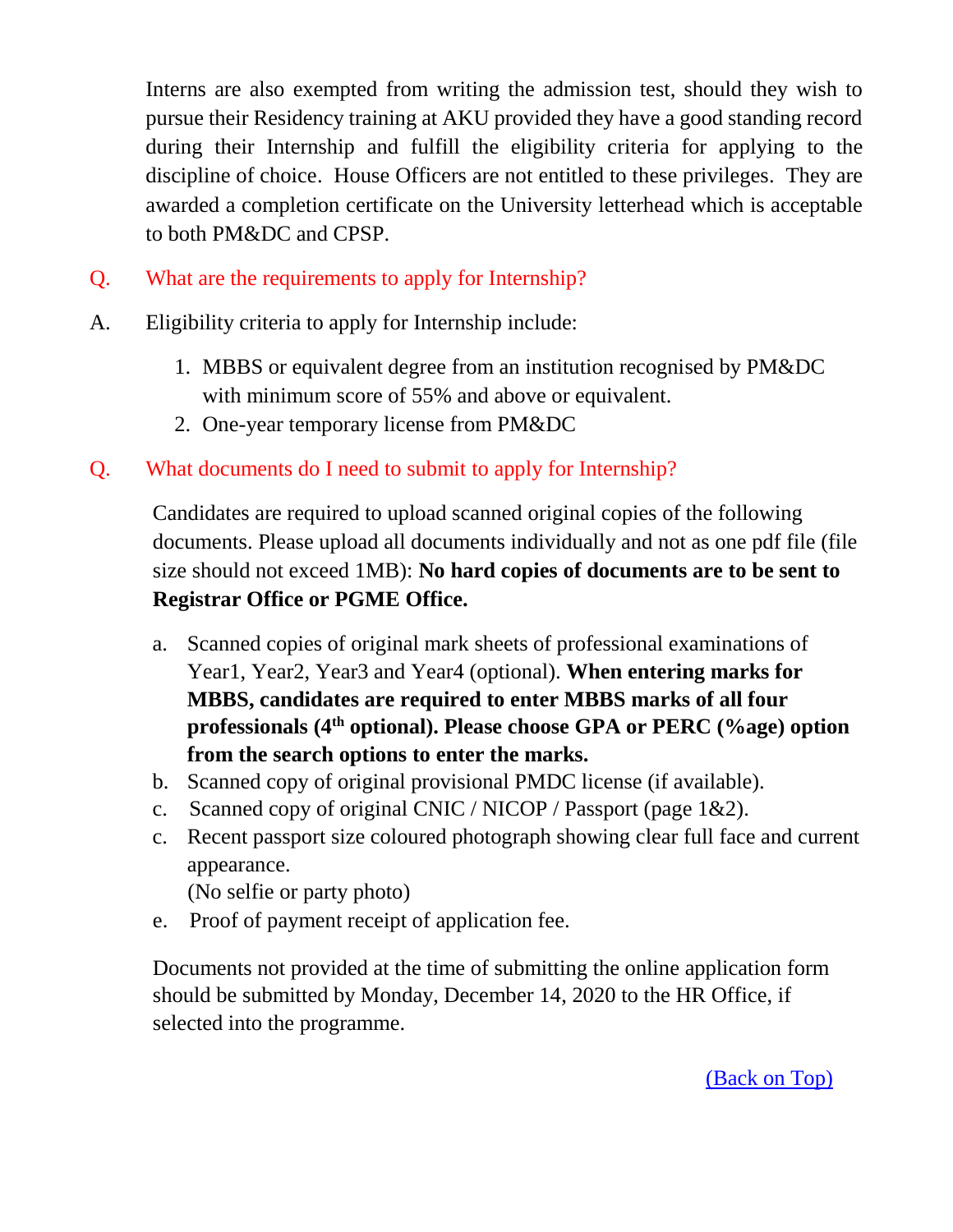- Q. My final year professional exams will be held in the last quarter of the year? Am I eligible to apply?
- A. All candidates who are expecting their final year results by end-November are eligible to apply. All the required documents including result of final year and PM&DC temporary license (or proof of submitting the application) must be submitted by 14<sup>th</sup> December. Requirements for internal candidates may vary.
- Q. I have done six months of House Job from other institution. Can I join Internship Programme at AKU?
- A. Yes, you can join the Internship Programme even if you have done few months of House Job from other institution provided you commit to complete the entire duration of Internship at AKU i.e. one full year. Those who leave the programme in the middle will not be issued any academic certificate. They will be given an experience letter from our Human Resource Department which will **not** be acceptable by PM&DC or CPSP.
- Q. Will I get completion certificate if I join the House Job after couple of months?
- A. Candidates joining the House Job after couple of months will be eligible to receive a completion certificate for the duration they have been on-board provided they complete the contract. This certificate will be acceptable by PM&DC and CPSP.
- Q. I have done my MBBS from AKU. What privileges do I have?
- A. Candidates completing their MBBS from AKU are exempted from writing the Internship admission test and appearing for the interviews. They will be directly inducted into the programme. They will however be required to formally apply.
- Q. I have done my MBBS from other country and want to join Internship. Am I eligible?
- A. Candidates completing their MBBS or equivalent degree from outside Pakistan are required to first approach Pakistan Medical & Dental Council (PM&DC) to obtain temporary license after getting their degrees verified and recognised. The website of PM&DC is [www.pmdc.org.pk.](http://www.pmdc.org.pk/)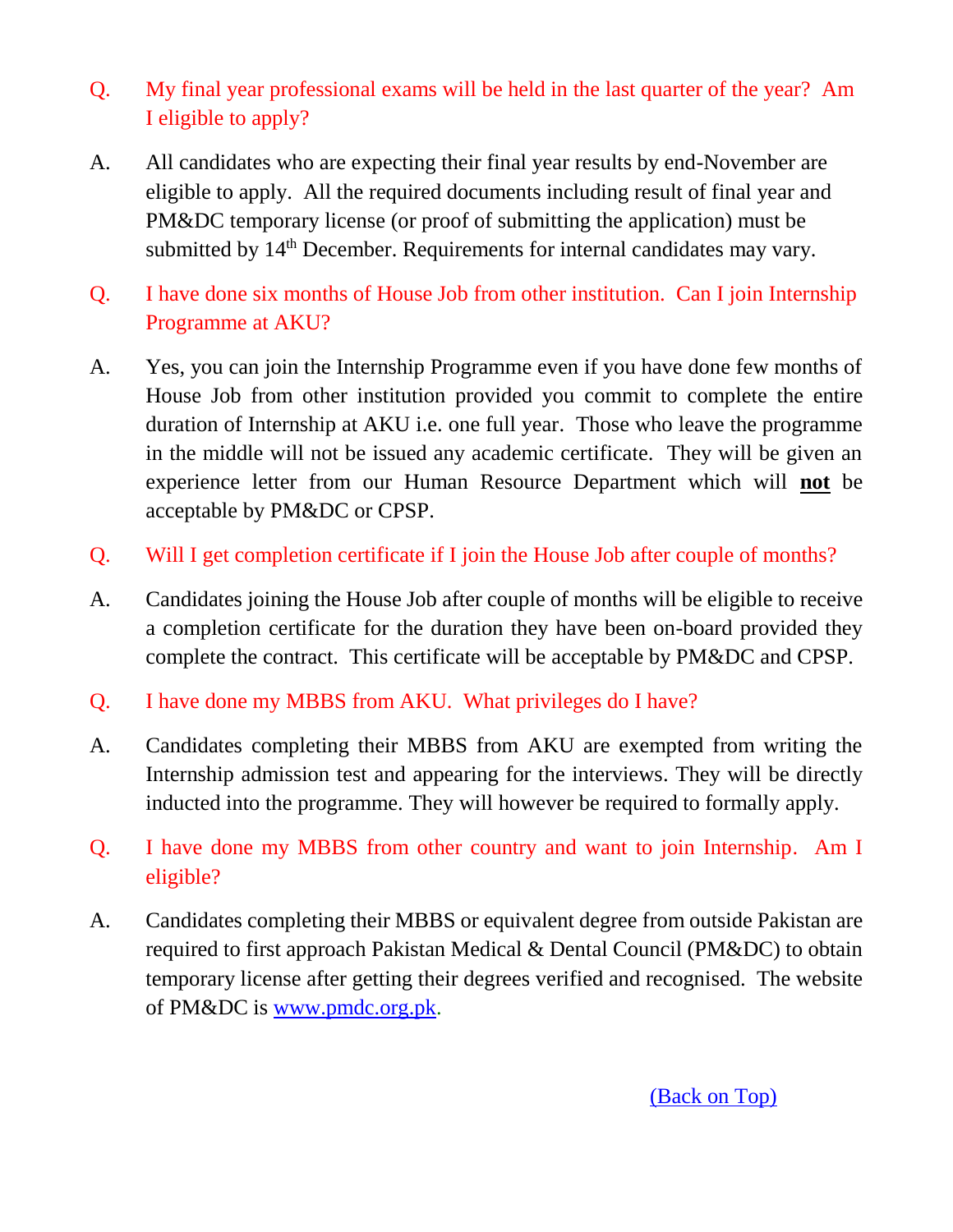#### Q. How are rotations allotted? Can I get a rotation of my choice?

A. Rotations are allotted purely on merit. The merit list is drawn based on the performance of the candidates assessed in the AKU admission test and the interviews (MMIs). If an Intern leaves the programme, the House Officer appointed in replacement is offered rest of the rotations of that Intern.

Exchange of rotation will only be through Interns' mutual understanding. Once the understanding is developed, both candidates will be required to fill Exchange of Rotation Form available in PGME Office and will be subject to approval by Internship Director.

# Residency Programmes

- <span id="page-9-0"></span>Q. Do you offer MCPS training?
- A. No. We only offer FCPS (Part 2) training.
- Q. Do you offer MRCP Training?
- A. The training of following disciplines is acceptable for MRCP:
	- Pulmonary Medicine
- Q. What are the requirements to apply for Residency Programmes?
- A. Generic eligibility criteria to apply for Residency include:
	- 1. MBBS or equivalent degree from an institution recognised by Pakistan Medical & Dental Council (PM&DC) with minimum score of 55% and above
	- 2. One-year Internship (House Job) with six months in Medicine and Allied and six months in Surgery and Allied disciplines
	- 3. Valid PM&DC permanent license
	- 4. FCPS Part 1 from College of Physicians and Surgeons Pakistan (CPSP) Other criteria vary from discipline to discipline. Please refer to the information of respective programmes.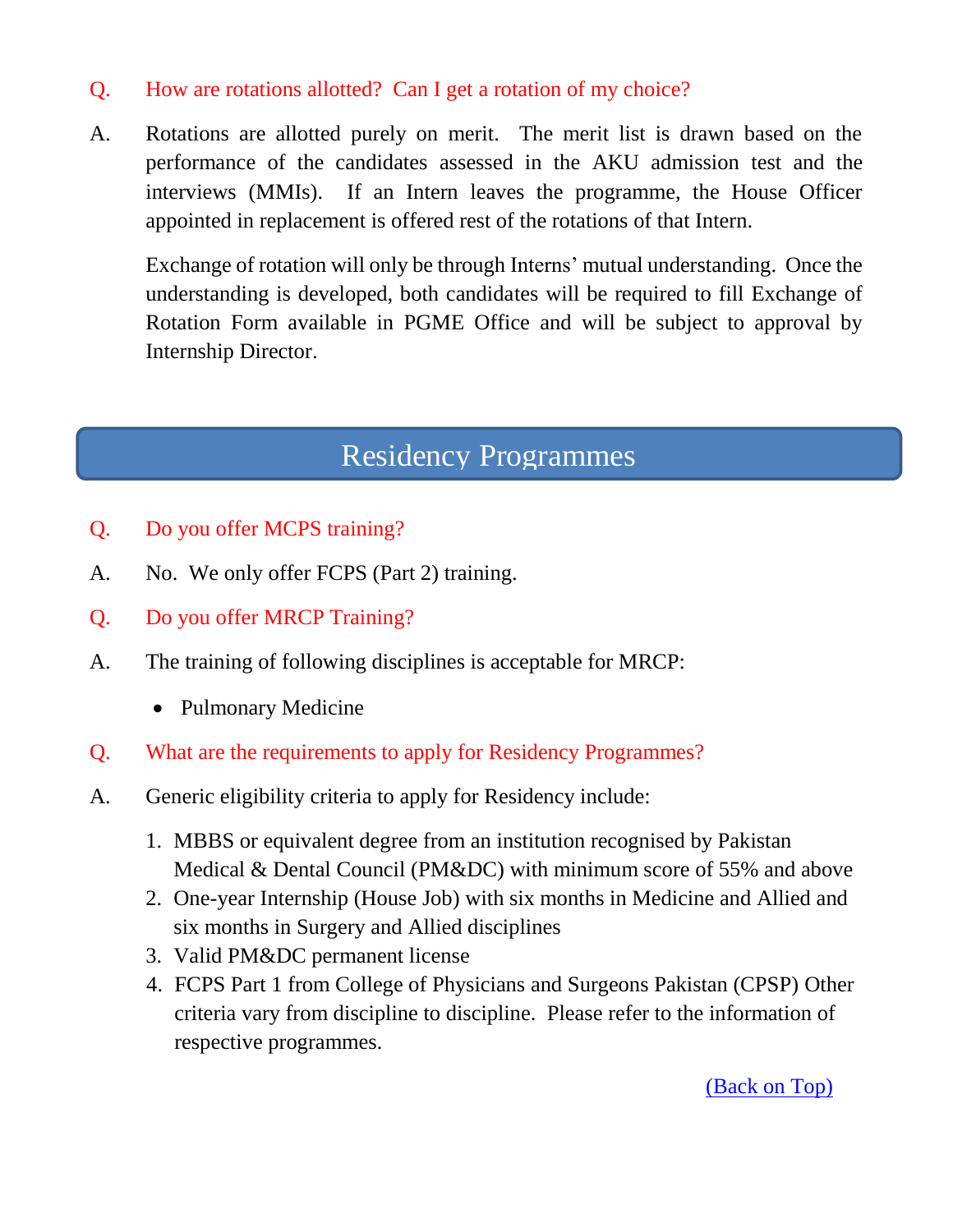#### Q. What documents do I need to submit to apply for Residency Programmes?

- A. Candidates are required to upload scanned original copies of the following documents. Please upload all documents individually and not as one pdf file (file size should not exceed 1MB): **No hard copies of documents are to be sent to Registrar Office or PGME Office.**
	- a. Scanned copies of original mark sheets of professional examinations of Year1, Year2, Year3 and Year4. **When entering marks for MBBS, candidates are required to enter MBBS marks of all four professionals. Please choose GPA or PERC (%age) option from the search options to enter the marks.**
	- b. Scanned copy of original MBBS Degree.
	- c. Scanned copy of original valid PMDC registration.
	- d. Scanned copy of original one year internship/house job certificate.
	- e. Scanned copy of original FCPS Part I letter from CPSP (if available).
	- f. Scanned copy of original Intermediate Module certificate, (if applicable).
	- g. Scanned copy of original experience certificate (mentioned in the application form, if available).
	- h. Scanned copy of original CNIC / NICOP / Passport (page 1&2).
	- i. No objection certificate, if applicable.
	- j. Recent passport size coloured photograph showing clear full face and current appearance.

(No selfie or party photo)

k. Proof of payment receipt of application fee.

The documents not provided at the time of submitting the online application form should be submitted by Monday, December 14, 2020 to the HR Office, if selected into the programme.

#### Q. I have not cleared FCPS Part 1. Am I eligible to apply?

A. Candidates who can submit FCPS Part 1 certificate by December 14 are eligible to apply.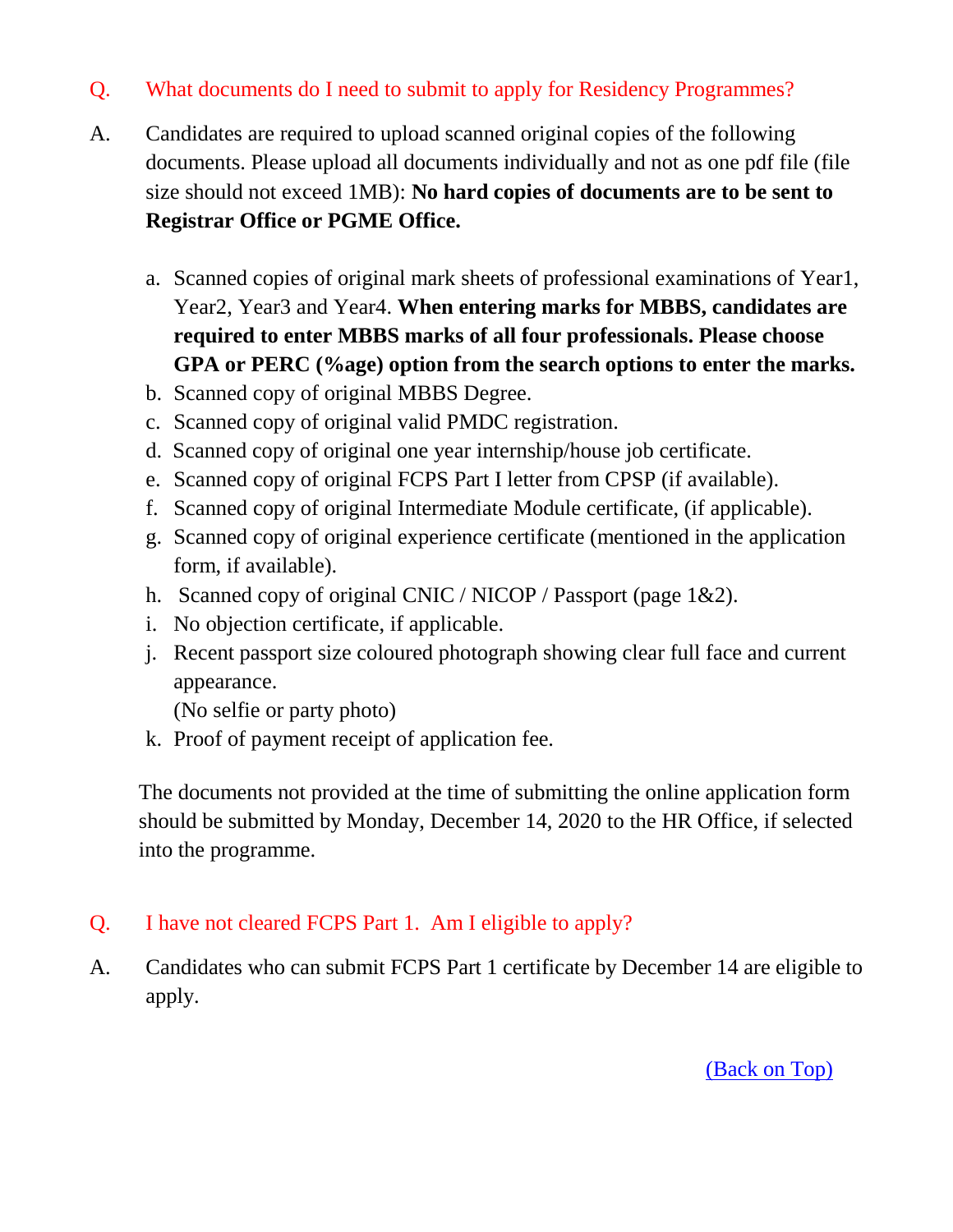- Q. I am interested to join medicine sub-specialty but do not have experience in Internal Medicine. What discipline should I mention on the application form?
- A. If you want to join medicine sub-specialty and do not have experience in Internal Medicine, you will need to apply for 2-year Internal Medicine Track. After two years, you will be required to apply again for medicine sub-specialty.
- Q. If I choose 4-year Internal Medicine Track can I switch to 2-year Internal Medicine Track or vice versa?
- A. No. If you choose any one track in Internal Medicine (2-year or 4-year) you cannot switch to other track. This is in accordance with CPSP rules.
- Q. I am interested to join surgical sub-specialty but do not have experience in General Surgery. What discipline should I mention on the application form?
- A. If you want to join surgical sub-specialty and do not have experience in General Surgery, please mention the sub-specialty you are interested in (e.g. Orthopedics, Urology, etc.). If you get selected, you will first rotate through General Surgery core training and then progress to the relevant sub-specialty.
- Q. I want to apply in surgical sub-specialty but I have not given my FCPS Part 1 exam yet. Can I apply?
- A If you plan to appear in FCPS-I exam during the application year and submit the results latest by December 14, you may apply.
- Q. I am a foreign candidate and want to join the Residency Programme. Am I eligible?
- A. Candidates completing their MBBS or equivalent degree from outside Pakistan are required to first approach Pakistan Medical & Dental Council (PM&DC) to obtain license after getting their degrees verified and recognised. The website of PM&DC is [www.pmdc.org.pk.](http://www.pmdc.org.pk/)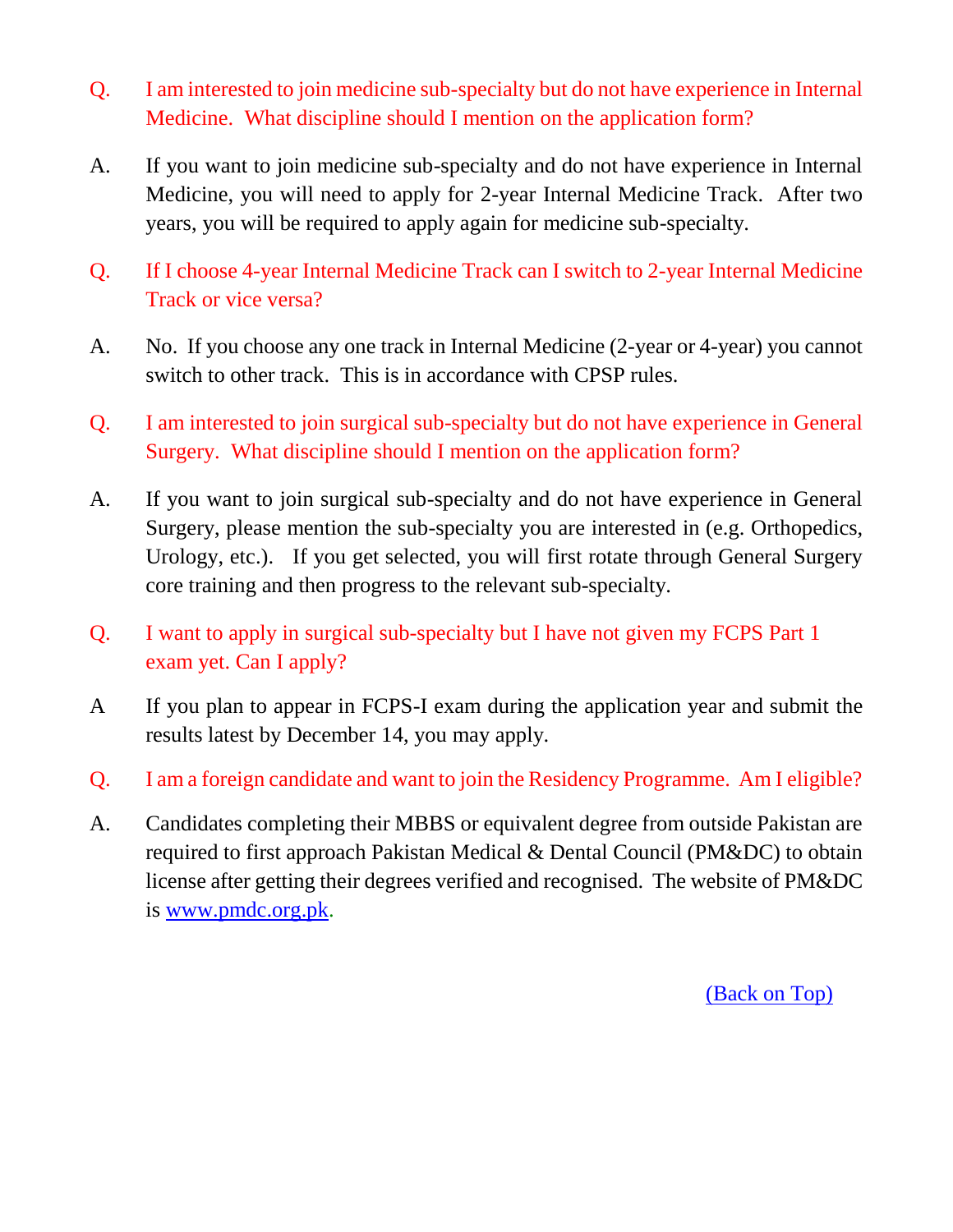# Flexible Residency Programmes

#### <span id="page-12-0"></span>Q. What is Flexible Residency?

A. Flexible Training Programme is a part-time residency training track. Many doctors are constrained by their individual circumstances and cannot undertake full-time postgraduate education. In an attempt to provide access to higher education to such medical practitioners, AKU's PGME programme offers the flexible training option. This allows the selected individuals to train part-time in a way that lets them have time to take care of other responsibilities. Doctors opting for this facility may do so for a limited period of time.

A switch to full-time training must be made at an agreed-upon time. Not all programmes offer this option and the time limits set by the CPSP have to be followed. Selecting the flexible programme will increase the total duration of your training.

PGME offers flexible hours in specialties of

- Anaesthesiology
- Paediatrics and Child Health
- Internal Medicine
- Q. What are the working hours during Flexible Residency?
- A. The working hours are half of the normal residency working hours including oncalls.
- Q. What salary package and benefits are offered during flexible training?
- A. Residents opting for flexible training are offered 50% of the salary offered to fulltime residents. Other benefits offered are:
	- Outpatient medical entitlement would be halved of the full annual entitlement;
	- AKU will bear 42.5% of the total hospitalization expenses instead of 85%.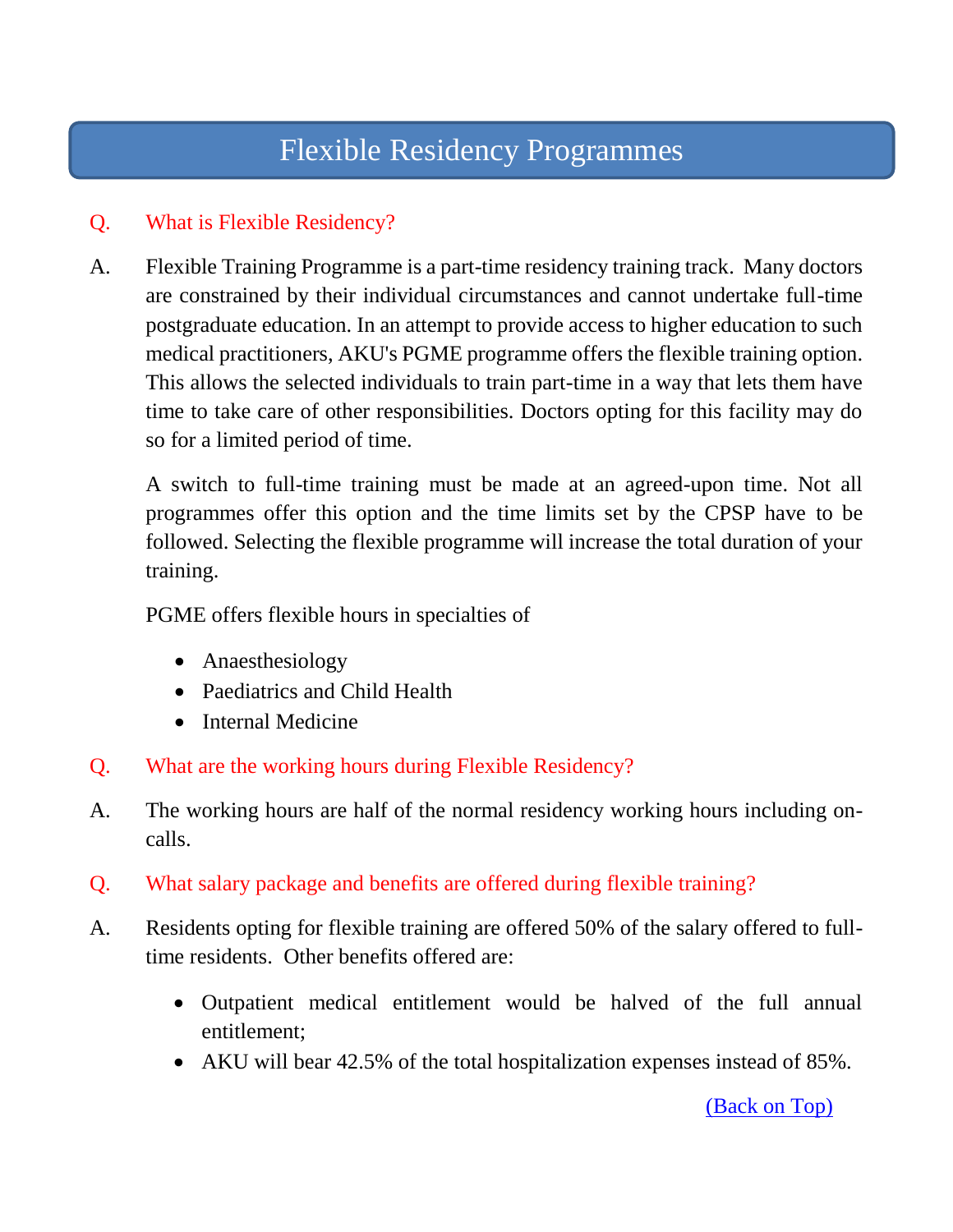## Fellowship Programmes

### Q. What documents do I need to submit to apply for fellowship programmes?

- A. Candidates are required to upload scanned original copies of the following documents. Please upload all documents individually and not as one pdf file (file size should not exceed 1MB): **No hard copies of documents are to be sent to Registrar Office or PGME Office. Candidates are requested to bring hard copies of their research publications (if applicable) at the time of interview.**
	- a. Scanned copies of original mark sheets of professional examinations of Year1, Year2, Year3 and Year4. **When entering marks for MBBS, candidates are required to enter MBBS marks of all four professionals. Please choose GPA or PERC (%age) option from the search options to fill the marks.**
	- b. Scanned copy of original MBBS Degree
	- c. Scanned copy of original valid PMDC registration
	- d. Scanned copy of original FCPS Part I from CPSP
	- e. Scanned copy of original FCPS Part II from CPSP (if available)
	- f. Scanned copy of original Residency Training Certificate
	- g. Current updated CV
	- h. Research / Publication Article (if available)
	- i Scanned of original CNIC / NICOP / Passport (page  $1&2$ )
	- j. No objection certificate, if applicable
	- k. Recent passport size coloured photograph showing clear full face and current appearance. (No selfie or party photo)
	- l. Proof of payment receipt of application fee.

The documents not provided at the time of submitting the online application form should be submitted by Monday, December 14, 2020 to the HR Office, if selected into the programme.